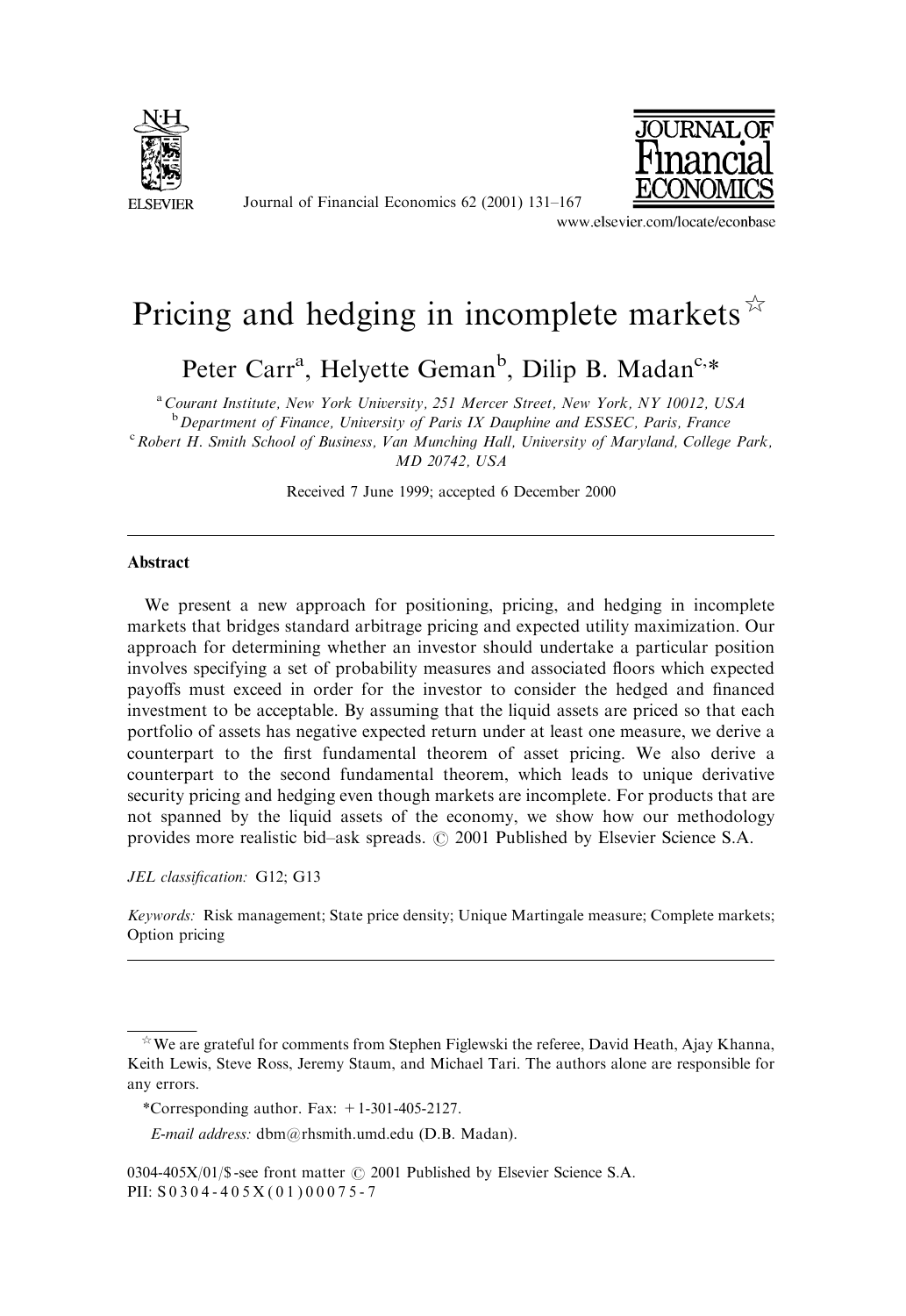## 1. Introduction

Opportunities to transform initial certain wealth into random future wealth abound in a thriving economy. Thus, a fundamental problem in investment theory concerns the issue of whether or not to undertake such an opportunity. To simplify the problem, one often assumes that the opportunity vanishes forever if it is initially rejected. For further simplification, the scale of the opportunity is usually taken to be fixed, at least at the outset.

The purpose of this paper is to propose a new approach for deciding whether or not to accept opportunities of this type. Our approach is intermediate between expected utility theory and arbitrage pricing theory in terms of both the initial information required and the power of the conclusions derived. Hence, to place our approach in the proper context, we now review these two fundamental paradigms.

Expected utility maximization is a powerful tool for deciding whether or not to accept a project at a given time and scale. So long as an investor's behavior is consistent with the von Neumann Morgenstern axioms (see Varian, 1984), an investor accepts an opportunity if and only if it increases her expected utility. While expected utility maximization has a long history and a strong theoretical appeal, it has had limited acceptance in practice. While this negative result could be due to real-world violation of the behavioral axioms, a more compelling reason involves the difficulty inherent in specifying the required inputs to the optimization. These inputs include the current endowment, the joint stochastic process over all assets, and the utility function over all certain wealth levels. In practice, corporations typically fail to fully specify these three fundamental constructs in making capital budgeting decisions, and our experience is that even professional investors are generally unwilling to explicitly specify these three inputs when making investment decisions. Even if the constructs are inferred through past decisions, the revealed constructs are often inconsistent over time and across assets.<sup>1</sup> This inconsistency would be benign if the recommended action were robust to the particular specification of endowments, beliefs, and preferences. Unfortunately, the maximization is notoriously sensitive to these inputs, whose formulation is suspect at the outset. This shortcoming renders the methodology potentially useless, primarily because the decisions consistent with the inputs used in the optimization may be seriously disputed by other perspectives.

To draw some inferences on these other perspectives, it is widely acknowledged that market prices of related instruments provide useful informational inputs for the decision process. So long as these prices are liquid, their levels reflect a panoply of endowments, beliefs, and preferences. If an opportunity is undertaken, the relevance of related liquid market prices is enhanced by the

<sup>&</sup>lt;sup>1</sup> See the substantial literature on the Allais (1987) paradox.